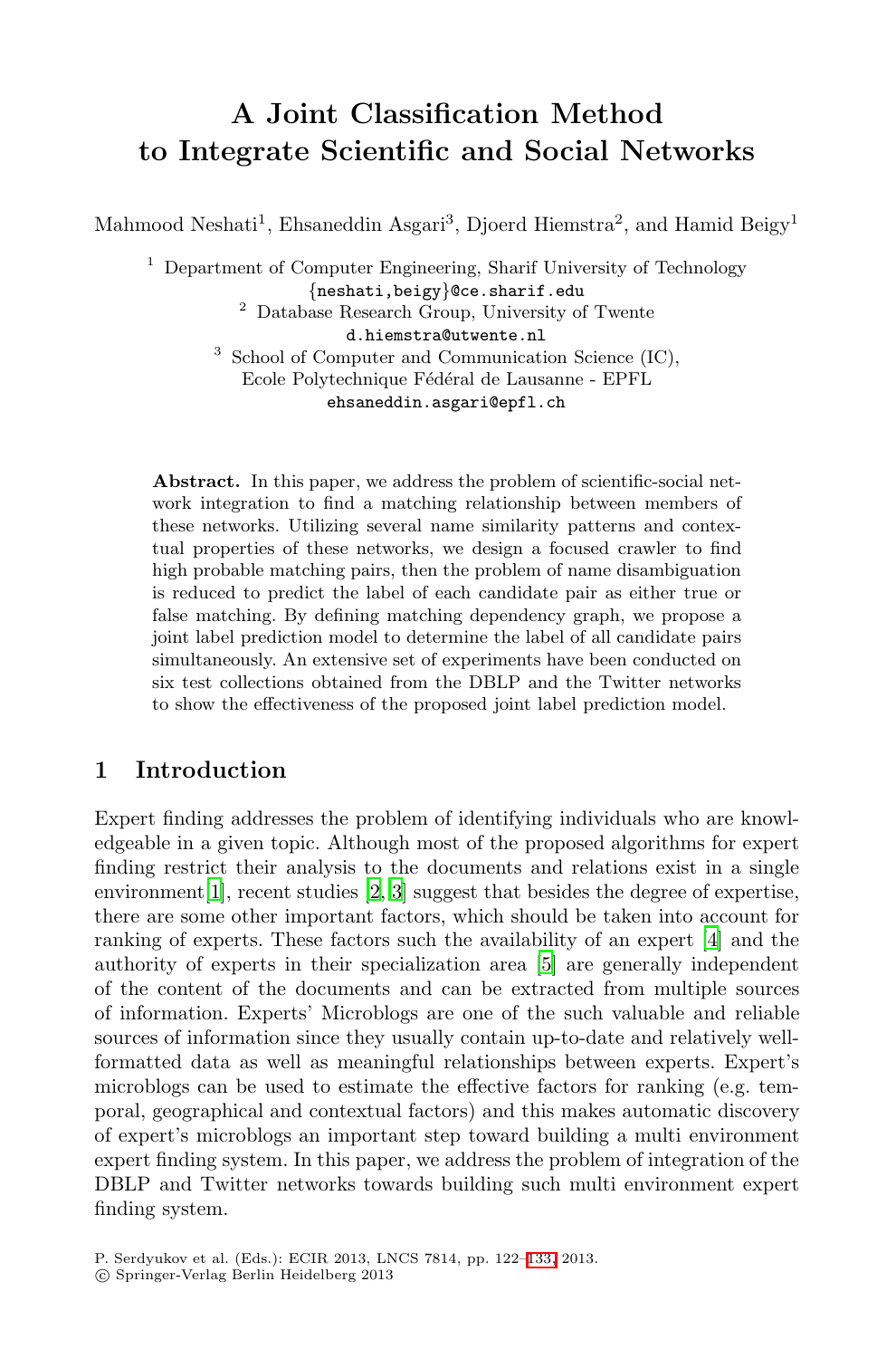Generally, integration of scientific and social networks is a challenging task because of the following reasons: Firstly, according to a recent research study [6], about 11% of people use nicknames in microblogs, which cannot be reached by the naive name matching. The second main challenge in social network integration is distinguishing those entities that have very similar and sometimes exactly the same name and yet refer to different people. This problem is known as the disambiguation problem in name disambiguation literature [7].

In order to find the matching relationship between DBLP and Twitter networks, we use several name matching patterns to find high probable matching pairs in these networks. While these matching pairs are collected using a focused crawling mechanism, due to name ambiguity, a lots of collected pairs are not valid matches. Therefore, Our matching problem is reduced to find true matching pairs among the collected candidate pairs by the crawler. We use several features extracted from Twitter and DBLP profiles to train the state-of-the-art classifiers (e.g. logistic regression, SVM, decision tree, etc.). While these classifiers basically assume label independency between instances, However, in our matching problem, the profiles in each network are related to each other, and the label (either true or false) of each matching candidate pair is not independent of the label [o](#page-11-3)f other pairs. We consider two main types of dependencies between candidate pairs:

1) Common friend dependency: In many cases, scientific collaborators are also social friends. Thus, if for a matching candidate pair, a *common friend* exists in both networks, it will be more likely to be a true match, but finding a common friend in both networks is not possible until we resolve all matching pairs. It means that we should jointly predict the label of all candidate pairs. 2) One-to-One matching dependency: Scientific networks (e.g. digital libraries) use sophisticated algorithms [7] and manual effort to identify and disambiguate people with similar names. So, if one specific social profile is a candidate for matching with two or more scientific profiles, it is less likely to be a true match for more than one of them. On the other hand, the majority of people have at most one profile in a social network. Therefore, if a DBLP profile is already determined as a true match for a specific Twitter profile, the probability of matching other Twitter profiles (for the same DBLP profile) should be reduced.

To utilize the above-mentioned dependencies in network integration problem, we transform the initial view of each network as well as their relationships into a new graph structure called *Matching Dependency Graph*. Using relational learning method, we si[m](#page-11-4)[ult](#page-11-5)aneously predict the label of dependent candidate pairs. Our experiments on an automatically generated test collecti[on](#page-11-4) and five manually annotated topical test collections shows significant improvement in comparision with state of the art classification methods.

## **2 Related Work**

Recent methods for expert finding [4, 5], consider heterogeneous sources of information to improve the quality of expert ranking. Smirnova and Balog [4]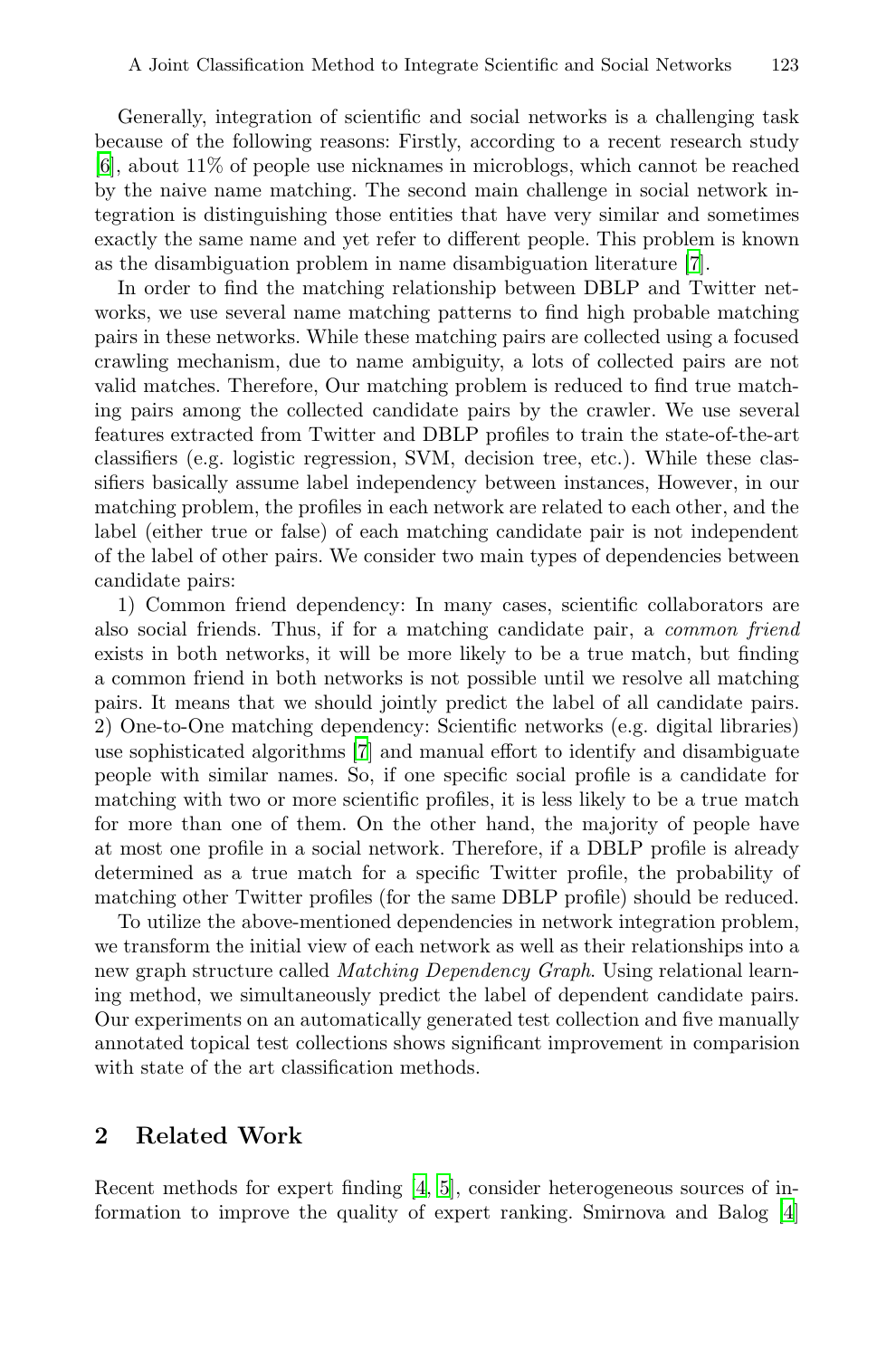considered geographical location of experts to rank them based on their accessibility, and Deng et al. [5] suggested to rank each expert based on his authority in the research communities. Similar to the idea of heterogeneous information sources for expert finding, our goal is to build a multi environment (i.e. social and scien[tifi](#page-0-0)c) expert finding system.

<span id="page-2-1"></span>As the most similar research to our work, You et al.[6], proposed a method to integrate two networks of people namely,  $EntityCube^{-1}$  and Twitter networks. They addressed the problem of finding Twitter pages (i.e. social profile) of a group of related celebrities. They used several name similarity patterns to find matching Twitter profile for each name in EntityCube. Using a couple of indicative features, they used a discriminative approach to rank Twitter candidate profiles for each name in EntityCube. They considered the *common friend* property (introduced in section 1) to improve the accuracy of integration. However, they used independent learning approach(i.e. SVM) to model this property.

Another related line of research to our work is relational learning. Some previous research [7–9], reported significant accuracy improvement of relational learning methods (e.g. collective learning) in comparison with independent learning methods in interdependent decision making problems. While our matching algorithm, models the *common friend* property using relational learning method, the main benefit of our proposed relational learning model is its flexibility that can help us to consider various types of dependencies between candidate matching profiles (e.g. *one-to-one* matching property).

# **3 Integration of Social-Scientific Networks**

We divided the problem of social and scientific network integration into two sub problems. The first problem (i.e. selection) concerns finding those profiles in one network, which presumably have a corresponding profile in the other network and the second problem (i.e. matching) concerns the name disambiguation to find true matching profiles among some candidate profile pairs for matching.

<span id="page-2-0"></span>We use a focused crawler to collect those social profiles that presumably have a corresponding scientific profile. To find the social profiles appropriate for matching, we try to fi[nd](#page-2-0) the profiles of those people who have common scientific interests.

There are some profiles in social networks (e.g. @sigir2011, @ecir2011, @siggraph ic in Twitter) which correspond to scientific events (e.g. workshops, con[ferences, etc.\). People with c](http://entitycube.research.microsoft.com/)ommon interests are members of these events and share their news and opinions about them. Those individuals who follow these social events (directly or indirectly) are more likely to have a corresponding profile in the scientific network.

The crawler starts collecting profile of people who directly follow event profiles (i.e. seed profiles) and uses follow<sup>2</sup> relation between people to find new profiles. For each collected profile, it uses some name similarity patterns to find the

<sup>&</sup>lt;sup>1</sup> http://entitycube.research.microsoft.com/<br><sup>2</sup> Fellow relationship is a directed relationship between

<sup>2</sup> Follow relationship is a directed relationship between profiles of the Twitter, but for generality and simplicity, we ignore its direction.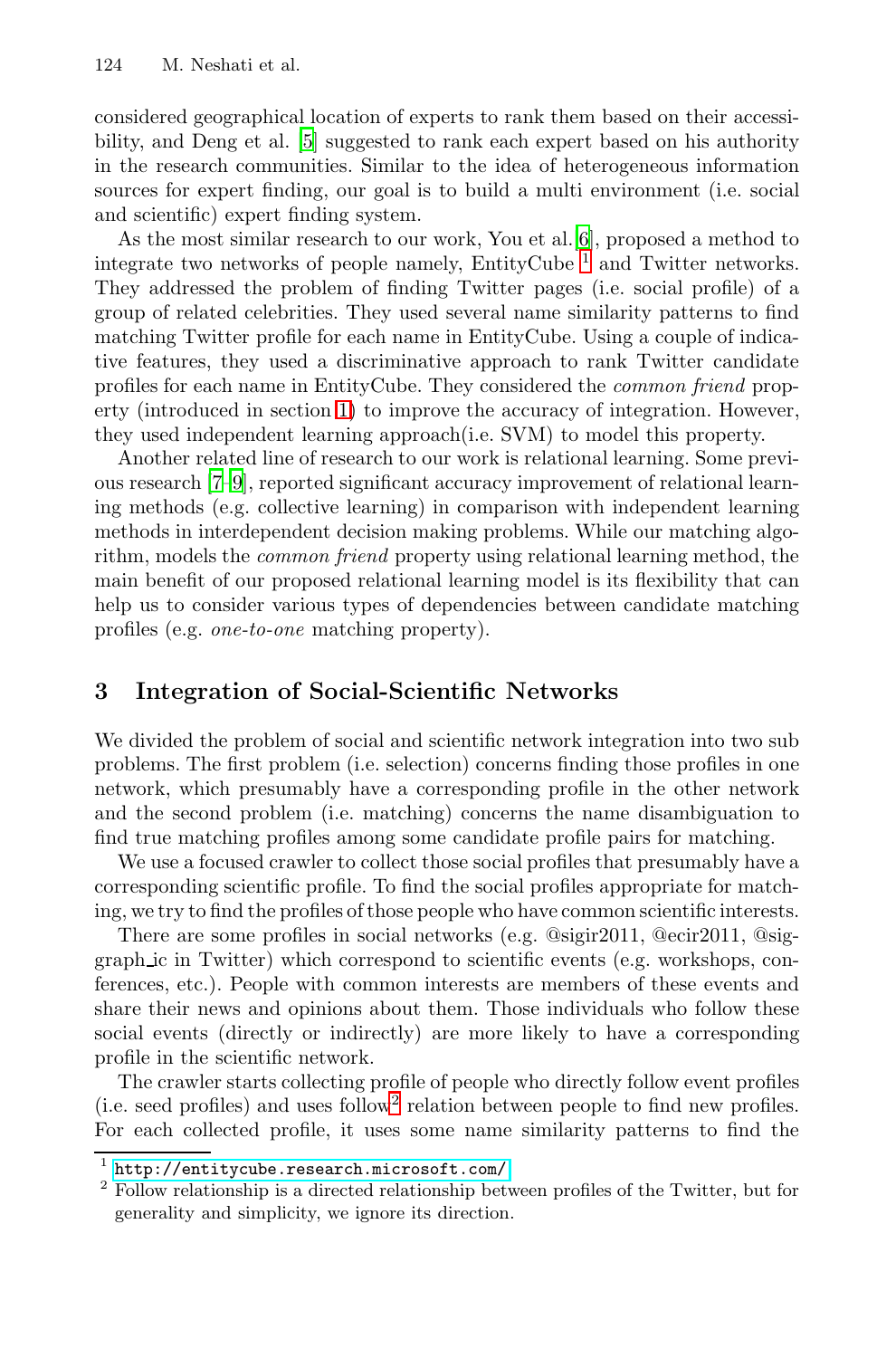candidate scientific profiles for matching. If it cannot find any candidate for a given social profile, it will continue crawling from other paths. It continues until a predetermined number of candidate pairs is collected. Using several name matching patterns introduced in [6], output of the crawler is a set of matching profile pairs.

#### **3.1 Matching Problem**

The output of the selection phase is a set of social and scientific candidate pairs, which match to each other according to a name similarity pattern. Due to name ambiguity, a large portion of collected candidate pairs is not actual matching pairs. For the matching sub-problem, the goal is to find true matching pairs among the set of collected candidate pairs. Using several discriminative features associated with each candidate pair, we can train a classifier to determine the label of each candidate pair.

**Independent Label Prediction.** Given a set of training instances  $TrainSet =$  $\{(x_1;t_1)...(x_n;t_n)\}\)$ , we can use several indicative features associated with each candidate pair to train a classifier, where  $x_i$  is the feature vector associated with the candidate pair i,  $t_i \in \{true, false\}$  is its corresponding label and *n* is the number of training instances. While each candidate pair i is associated with a Twitter profile  $s \in V_S$  and a DBLP profile  $d \in V_D$ , the classifier determines if the profile  $d$  is a valid match for  $s$ . We use the parametric form of logistic regression (as an independent classification model) to predict the label of each can[did](#page-11-6)ate pair  $p(t_i|x_i)$ :

$$
p(t_i = 1 | x_i) = \frac{1}{1 + \exp(\theta x_i)}
$$
(1)

Where vector  $x_i$  is the feature vector of the candidate pair i and vector  $\theta$  represents the corresponding weights for each feature. Training in this model is to find the vector  $\theta$  that maximizes the conditional log likelihood of the training data. The likelihood function is convex and has a unique global maximum which can be found numerically [10]. After learning the parameter  $\theta$ , we can use equations 1 to predict the most probable label for a given test instance (i.e. a candidate pair of matching). As the baseline matching model, the classifier determines the label of each candidate pair independently and does not utilize various dependencies between candidate pairs of matching.

**Candidate Pairs Label Dependence.** Logistic regression as an independent label prediction model is a naive solution for our matching problem. In fact, In our matching problem, the label of each candidate pair is not independent of other pairs. We consider two cases of dependencies between candidate pairs.

First of all, if a common friend (in both Twitter and DBLP networks) exists for a candidate pair, the probability of classifying this pair as a true matching pair should be increased, but finding a common friend is impossible until we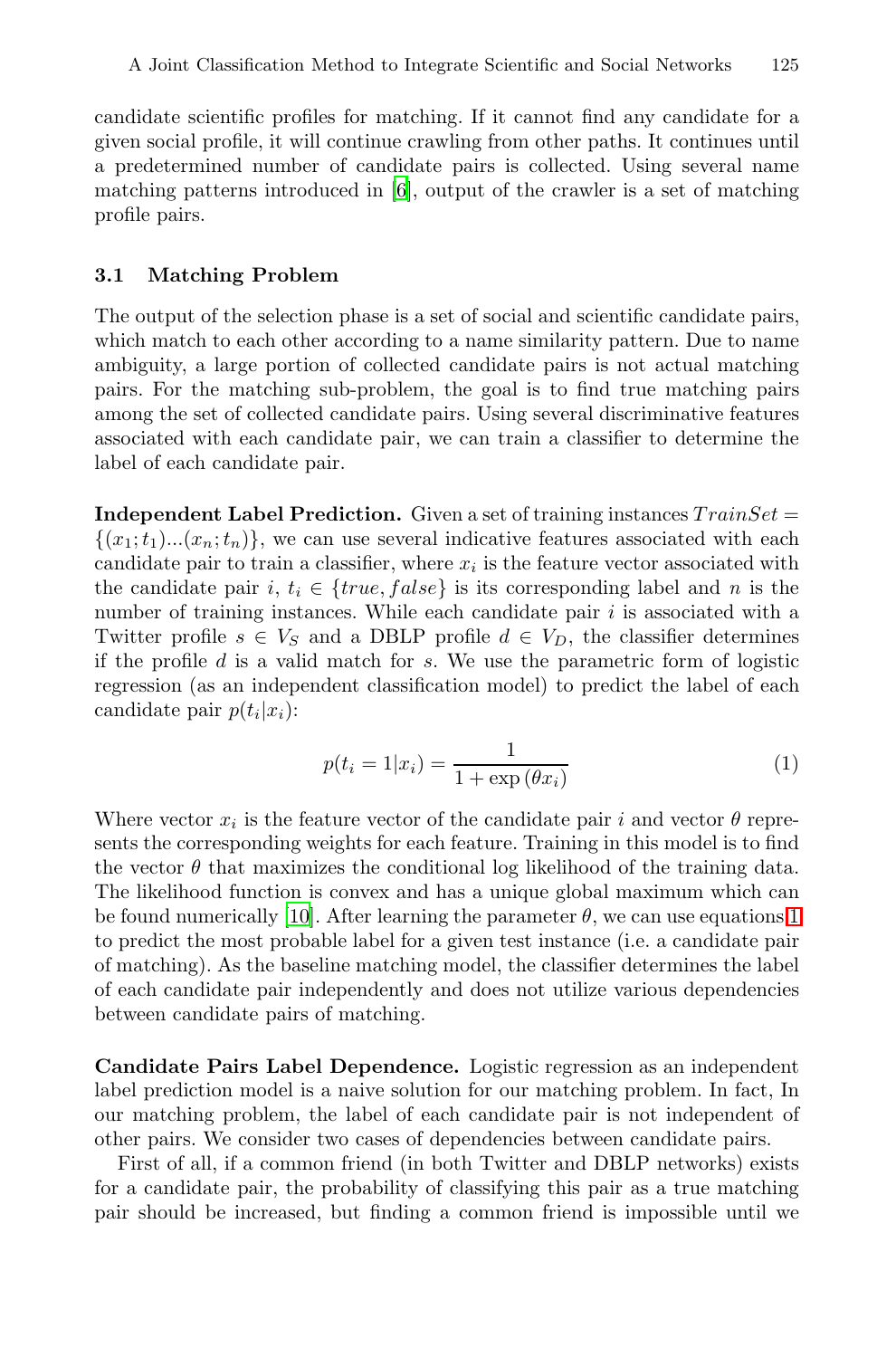resolve all matching pairs. It means that we should jointly decide the labels of two pairs  $(d_i, s_j)$  and  $(d_k, s_l)$ , if  $d_i$  and  $d_j$  are co-author in DBLP and  $s_j$  and  $s_l$  are Twitter friends. We refer to this type of dependency between candidate pairs as dependency *type 1*. Secondly, since DBLP network uses sophisticated algorithms and manual effort to disambiguate people names, we expect that in most cases each person has at most one profile in DBLP network. On the other hand, the majority of people have at most one profile in the Twitter network. These assumptions mean that the label of two candidate pairs  $(d_i, s_k)$  and  $(d_i, s_k)$ are dependent on each other. Specifically, if d*<sup>i</sup>* is already determined as a true match for  $s_k$ , the probability of matching  $(d_i, s_k)$  should be reduced. We refer to this type of dependency between candidate pairs as dependency *type 2*. Likewise, the label of two candidate pairs  $(d_l, s_m)$  and  $(d_l, s_t)$  are dependent to each other. If  $d_l$  is already determined as a true match for  $s_m$ , the probability of matching  $(d_l, s_t)$  should be reduced. We refer to this type of dependency between candidate pairs as dependency *type 3*.

Each instance of the matching problem can be formulated by the following set of profiles and relationships:  $V_D = \{d_1, d_2, ..., d_k\}$  and  $V_S = \{s_1, s_2, ..., s_m\}$ are the set of DBLP and Twitter profiles respectively. Within each network, there exist relationships that indicate social friendship among members of V*<sup>S</sup>* and co-author relationship among members of  $V_D$ .  $E_D = \{(d_i, d_j) | d_i, d_j \in$  $V_D \wedge Co - author(d_i, d_j)$ } indicates the co-authorship relation between DBLP profiles and  $E_S = \{(s_l, s_n) | s_l, s_n \in V_S \land Follow(s_l, s_n)\}\$  indicates the social tie between Twitter profiles. During selection phase, the focused crawler finds for each Twitter profile some few matching candidates in the DBLP network. We can indicate the set of candidate pairs by:

$$
C_{SD} = \{(s_i, d_j) | s_i \in V_S \land d_j \in V_D \land \text{CandidMatch}(s_i, d_j) \}
$$

In order to model mentioned dependencies between candidate pairs, we define matching dependency graph MDG(V*MDG*, E*MDG*) as follows. Each node in *MDG* corresponds to exactly one candidate pair in  $C_{SD}$  as defined by:  $V_{MDG}$  =  $\{(s_i, d_j)|s_i \in V_S, d_j \in V_D, (s_i, d_j) \in C_{SD}\}.$  According to those three types of dependencies between candidate pairs, we define three types of edges in *MDG* graph as  $E_{MDG} = E_1 \cup E_2 \cup E_3$ . The edges in  $E_1$  capture the *type1* dependency between nodes in  $V_{MDG}$  and can be defined as  $E_1 = \{((s_i, d_j), (s_m, d_n)) | s_i, s_m \in$  $V_S \wedge d_j, d_n \in V_D \wedge (s_i, s_m) \in E_S \wedge (d_j, d_n) \in E_D$ . The *type2* dependency betwee[n n](#page-11-6)odes of  $V_{MDG}$  is indicated using the edges in  $E_2$  and it can be defined as  $E_2 = \{((s_i, d_j), (s_m, d_n)) | s_i, s_m \in V_S \wedge d_j, d_n \in V_D \wedge s_i = s_m \wedge d_j \neq d_n\}.$  The edges in  $E_3$  represent the *type3* dependency between nodes of  $V_{MDG}$  and can be defined as  $E_3 = \{((s_i, d_j), (s_m, d_n)) | s_i, s_m \in V_S \land d_j, d_n \in V_D \land s_i \neq s_m \land d_j = d_n\}$ 

Given the *MDG* graph defined above, the matching problem can be reduced to *jointly* predict the label (either true or false) of all candidate pairs (i.e all nodes in *MDG*) simultaneity.

Relational classification is a natural solution for our joint label prediction problem. By definition[10], relational data has two characteristics: first, statistical dependencies exist between the entities, and second; each entity has a rich set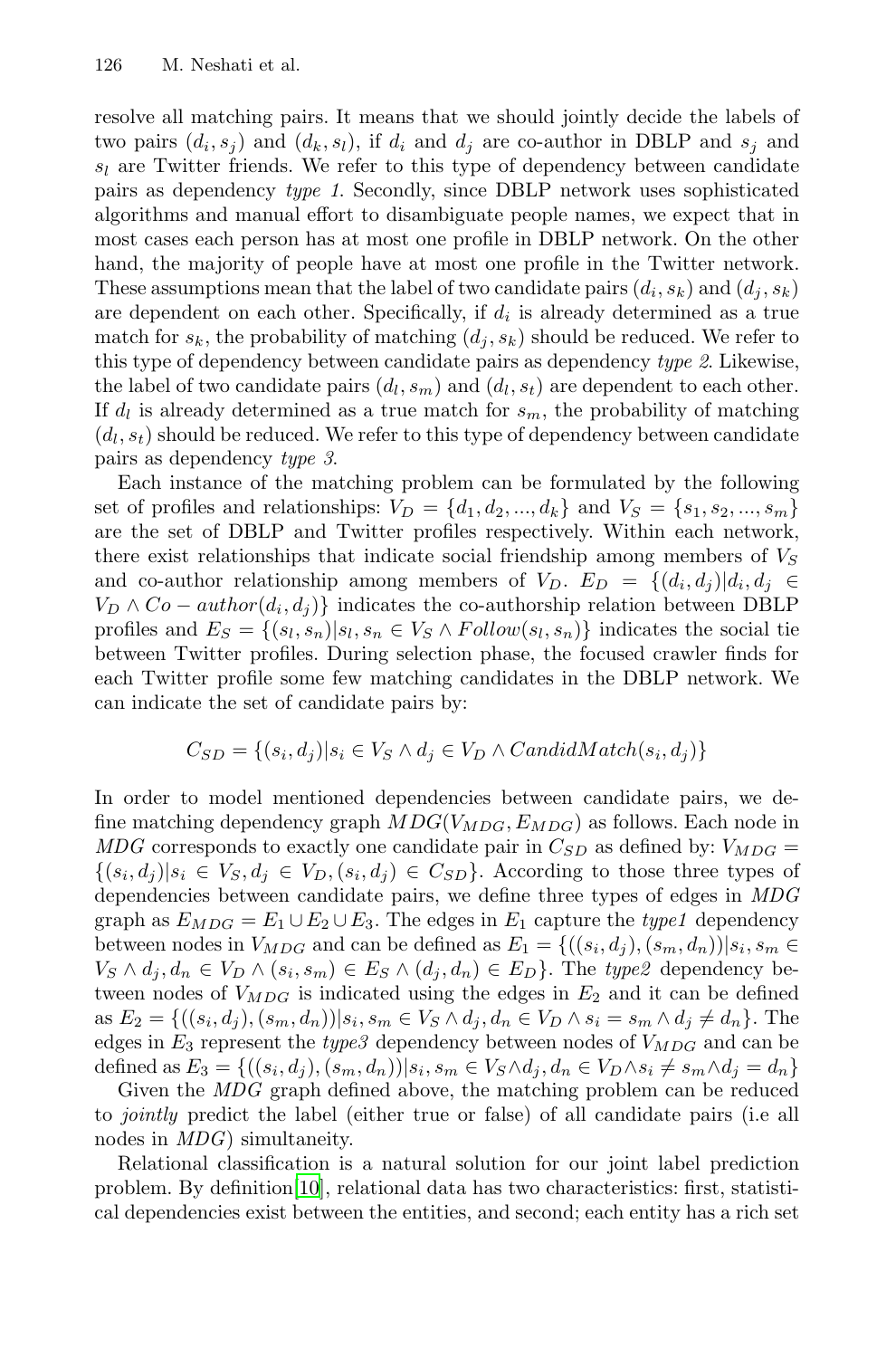of features that can aid classification. The main idea of relational classification is to represent the distribution of target random variables (i.e. the label of each node in *MDG*) by a product of local functions (i.e. potential function) that each depends on only a small number of variables[.](#page-11-7)

Considering two main effective factors on label prediction in *MDG* graph (i.e. node feature set and label dependency among neighbor nodes), following the idea of conditional random field[11], we can define two types of potential function in our mod[el n](#page-11-6)amely, node potential function and edge potential function. Node potential function is responsible to capture the dependency of the label  $t_i$  on the observed feature  $x_i$  for each node  $v_i$  of  $MDG$  and edge potential is responsible to model the label dependency among neighbor nodes in *MDG* graph.

According to the definition of Conditional Random Field [11], we can estimate the joint conditional probability of a particular label assignment  $T$  given observed feature X as a normalized product of a set of non-negative potential functions. Although, each potential function can be an arbitrary non-negative function, but according to [10], the most widely-used type of potential functions are log-linear functions. Log-linear potential functions can be defined as the weighted combination of the observed feature variables. This type of potential function is appealing since it is jointly convex in the parameters of the model. Using log-linear potential functions, we can re-write conditional probability of the label set  $T$  given the observed feature variable  $X$  as follows:

$$
P(T|X) = \frac{1}{Z'} exp{\frac{n}{Z'} \psi_1(x_i, t_i) + \sum_{e_{lm} \in E_1} \psi_2(t_l, t_m) + \sum_{e_{kn} \in E_2} \psi_3(t_k, t_n) + \sum_{e_{jh} \in E_3} \psi_4(t_j, t_h) \}}
$$

this equation,  $T = \{t_1, t_2, ..., t_n\}$  is the set of assigned labels for all nodes of *MDG* where *n* is the number of nodes and  $t_i \in \{true, false\}$  is the random variable indicating the assigned label for node  $v_i$ .  $X = \{x_1, x_2, ..., x_n\}$  is the set of observed feature vectors, where  $x_i$  is the feature vector associated with node  $v_i$  and  $e_{ij}$  indicates the edge connecting two nodes  $v_i$  and  $v_j$ . Z' is a normalizing factor that guarantees  $P(T|X)$  is a valid distribution.

Using log-linear potential functions [10], each potential function  $\psi_1$ ,  $\psi_2$ ,  $\psi_3$ ,  $\psi_4$  is represented by weighted combinations of feature vectors in the following form:

$$
\psi_1(x_i, t_i) = \sum_{m=1}^{M_1} \theta_m f_m(x_i, t_i) \qquad \psi_2(t_i, t_j) = \sum_{m=1}^{M_2} \alpha_m g_m(t_i, t_j)
$$
  

$$
\psi_3(t_i, t_j) = \sum_{m=1}^{M_3} \beta_m h_m(t_i, t_j) \qquad \psi_4(t_i, t_j) = \sum_{m=1}^{M_4} \zeta_m s_m(t_i, t_j)
$$

where  $\theta$ ,  $\alpha$ ,  $\beta$  and  $\zeta$  represent trainable weight vectors, f, g, h and s represent features vectors and  $M_1$ ,  $M_2$ ,  $M_3$  and  $M_4$  represent the number of features for each potential function. Similar to the logistic regression method, we use an extensive set of features to train  $\psi_1$  potential function and for edge potential functions (i.e.  $\psi_2$ ,  $\psi_3$  and  $\psi_4$ ), we define a set of binary/indicative features that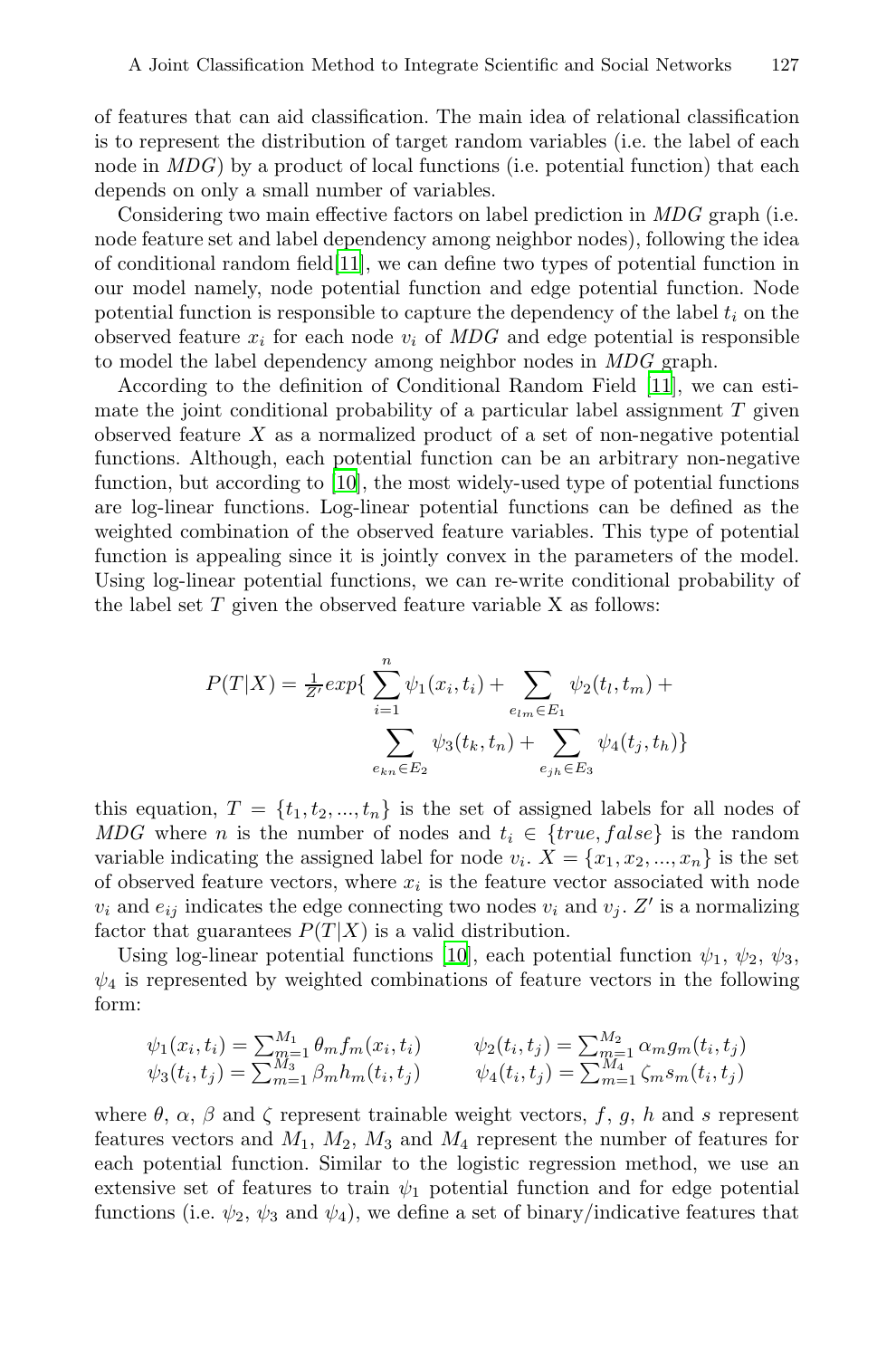captures the compatibility of labels among two neighbor nodes. Binary features associated with  $\psi_2$  are defined as follows:

$$
g_1(t_i, t_j) = \neg t_i \wedge \neg t_j
$$

$$
g_2(t_i, t_j) = \neg t_i \wedge t_j \vee \neg t_j \wedge t_i
$$

$$
g_3(t_i, t_j) = t_i \wedge t_j
$$

For each combination of labels assigned to two neighbor nodes  $t_i$  and  $t_j$ , the value of one of the above-mentioned features is 1 and other features will be zero. For example, if both  $t_i$  and  $t_j$  take true labels, then the value of  $g_1, g_2$  and  $g_3$  will be zero, zero and one respectively. Specifically, feature  $g_2$  indicates conflicting label assignment and  $g_1$  and  $g_3$  indicate homogenous label assignment for two neighbor nodes  $t_i$  and  $t_j$ . Since  $MDG$  is an undirected graph, only three features are sufficient to model all combinations of labels assigned to  $t_i$  and  $t_j$ . In other words, the value of  $g_2$  will be 1 for conflicting combinations regardless of order of nodes. We define the binary features of  $\psi_3$  and  $\psi_4$  analogously.

Training in the proposed model is to find vectors  $\theta$ ,  $\alpha$ ,  $\beta$  and  $\zeta$  that maximize the conditional log likelihood of the training data as defined below. In our proposed model, training data is an instance of *MDG* graph with known values of labels and features for each node.

$$
\log \mathcal{L}(\theta, \alpha, \beta, \zeta | X, T) = \sum_{i=1}^{n} \log P(t_i | x_i; \theta) + \sum_{e_{lm} \in E_1} \log P(t_l, t_m; \alpha) + \sum_{e_{kn} \in E_2} \log P(t_k, t_n; \beta) + \sum_{e_{jh} \in E_3} \log P(t_j, t_h; \zeta)
$$

In this equation, [the](#page-11-6) unknown parameters are  $\theta$ ,  $\alpha$ ,  $\beta$  and  $\zeta$  while the value of each  $t_i$  and  $x_i$  are given as an instance of  $MDG$  graph (e.g. training instance).

Despite there is no closed-form solution for the above maximization problem, the above log likelihood function is convex and can be efficiently maximized by iterative searching algorithms such as BFGS [12]. After learning the parameters of the model using an instance of *MDG* graph, we can jointly predict the label of all nodes for a given test instance of *MDG* graph. (i.e. an *MDG* graph with unknown [va](#page-11-6)lues of labels and known values of features for each node.) The prediction (also known as inference[10]) in our conditional model is to compute the posterior distribution over the label variables T given a test instance of *MDG* graph with observed values of node features  $X$ , i.e., to compute the following most probable assignment of labels:

# $T^* = argmax_T P(T|X)$

Although, due to loopy structure of *MDG*, exact inference is not applicable we can use Belief Propagation [10] to approximatly predict the most probable label assignement for a given (i.e. test instance) *MDG*. The *MDG* graphs resulting from the three cases of dependencies are usually not densely connected in real cases. Thus, the inference task can be done efficiently by belief propagation for the proposed graphical model.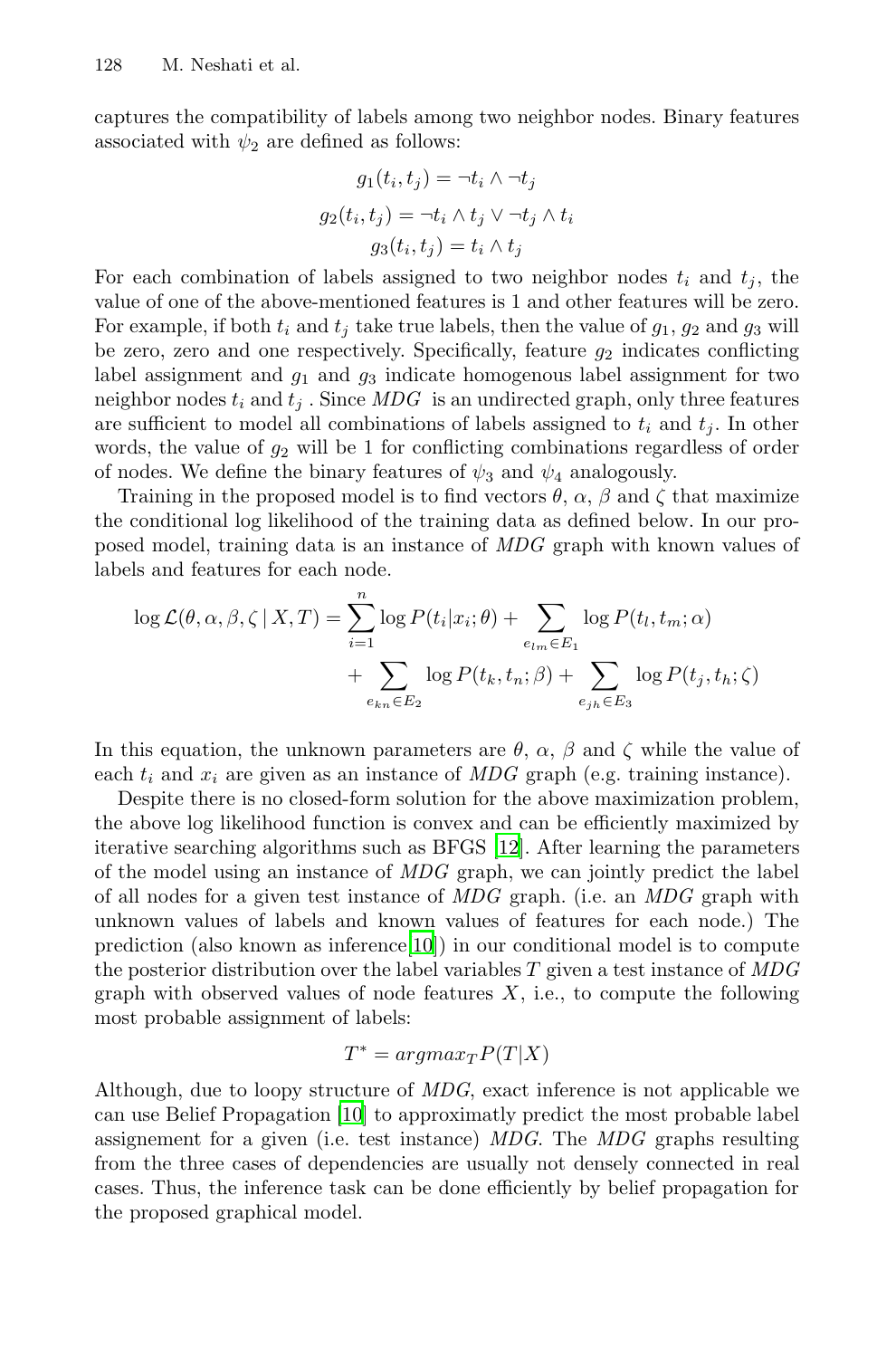## <span id="page-7-1"></span>**4 Experiments**

#### **4.1 Data**

We test our proposed models on six test collections collected from the Twitter and the DBLP networks. To build these test collections, we use the crawler (described in section 3) to collect Twitter profiles and their corresponding candidate DBLP profiles.

The first testcollection (i.e. URL collection) is generated automatically by exact URL matching between homepage field of [Tw](#page-2-1)itter and DBLP. We found 173 Twitter profiles, which have a u[niq](#page-7-0)ue corresponding DBLP profile with the same URL address and used these pairs as positive instances. For this set of automatically matched Twitter and DBLP profiles, we used all other candidates found by the crawler as the negative instances. The set of negative instances includes non-matching DBLP and non-matching Twitter profiles.

Apart from the automatically generated test collection, we also build five other manually annotated test collections to evaluate the proposed matching algorithms. According to the topic of each seed event introduced in 3, we categorized them into five main topics in computer science.<sup>3</sup>

400 Twitter profiles are randomly chosen for each main topic to build the topical test collections. For these randomly selected Twitter profiles and their corresponding DBLP candidate profiles, two human assessors are asked to determine the label of each candidate pair. They used several external evidence to determine the label of each candidate pair. For example, they used the information on the web (e.g. homepage) as well as other social-networking websites (e.g. the Facebook social network, the LinkedIn professional network) to decide the label of each pair. In some cases, they also decided the label of candidate pairs based on the topic similarity of their associated Tweets and papers. Table 1 gives detailed statistics of the data collections.

<span id="page-7-0"></span>We can notice that the test collections have different characteristics. In particular, the number of the Twitter profiles which do not have any DBLP matching profile is smaller in the *URL* test collection in comparison with other test collections. It comes from the method, we select the Twitter profiles for the *URL* test collection. As mentioned before, we use exact URL matching to select Twitter profiles (positive instances) for this test collection, but for other test collections, we randomly select the Twitter profiles from the output of the focused crawler. Furthermore, there are more edges of type two and three in the DM-IR test collection in comparison with other test collections. This may come from the fact that in this collection, more ambiguous names are occurred.

In our experiments, we used the negative and the positive candidate pairs of five collections to train each proposed discriminative model and used the candidate pairs of the remaining collection as the test set.

<sup>3</sup> Five main topics related to the seed profiles. DB= Database, DM-IR= Data mining and Information Retrieval,  $HCI = Human Computer Integration, OS = Operating$ Systems, SF= Software.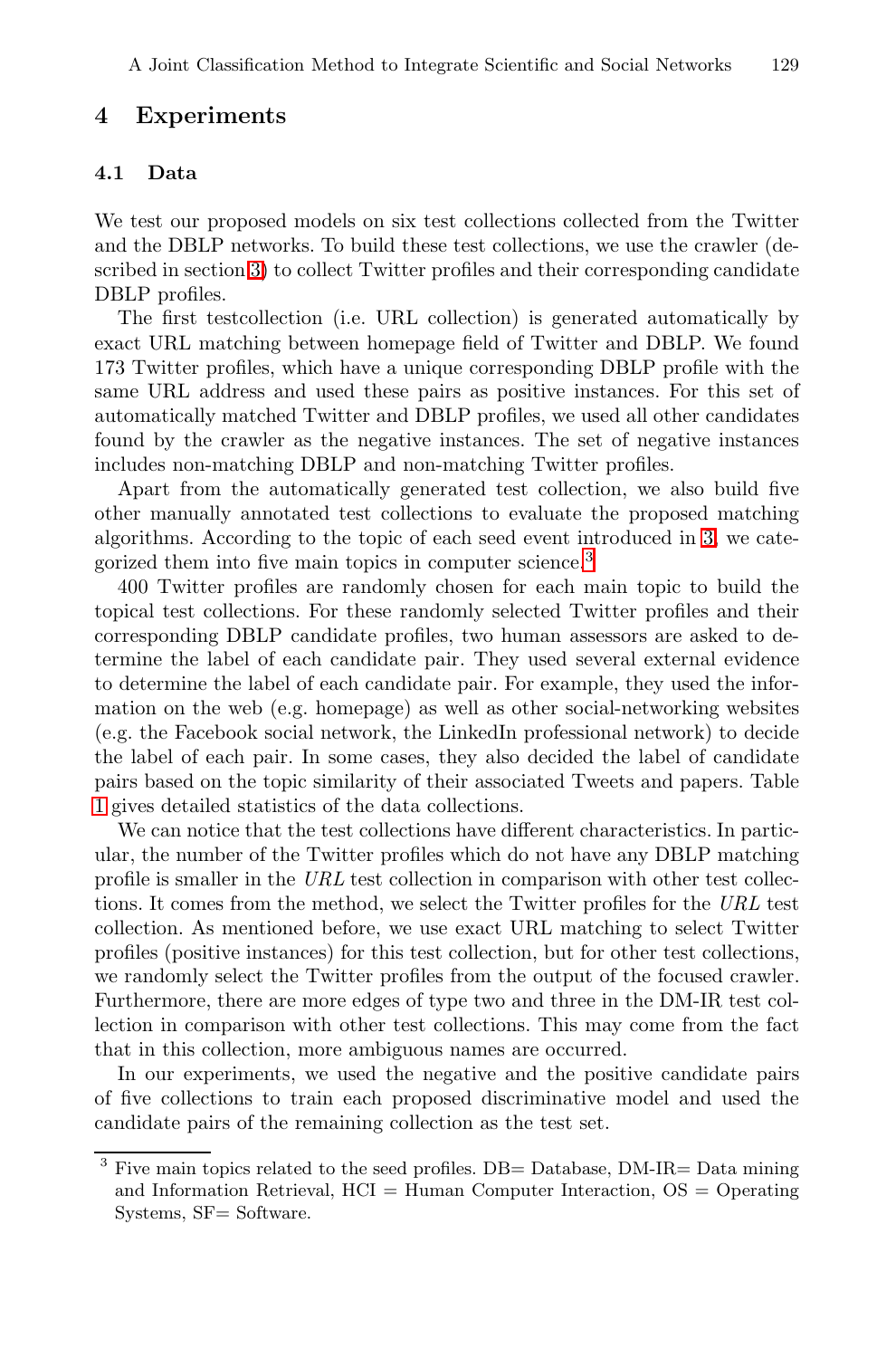<span id="page-8-1"></span>**Table 1.** Detailed statistics of the test collections. *URL* is the automatically generated test collection and other test collections are named by the abbreviations introduced in the page 8.

| Statistics/Dataset                                                     |      | DB DM-IR HCI OS SF URL |                                 |   |       |                 |
|------------------------------------------------------------------------|------|------------------------|---------------------------------|---|-------|-----------------|
| Number of candidate pairs collected by crawler 540 873 617 800 732 619 |      |                        |                                 |   |       |                 |
| Number of Twitter having no DBLP                                       | 1451 | 305                    | $197 \,   256 \,   264 \,   35$ |   |       |                 |
| Number of edges of <i>type1</i> in $MDG$                               | 28 l | 8                      | 27                              | 9 | -38 l | -31             |
| Number of edges of $type2$ in $MDG$                                    | 383  | 807                    | 433 656 597 290                 |   |       |                 |
| Number of edges of $type3$ in $MDG$                                    | 1321 | 515                    |                                 |   |       | 201 308 353 205 |

### **4.2 Experiments Setup**

In o[ur](#page-8-0) experiments,we compared the matching performance of 1) a simple heuristic method, 2) independent label predication methods and 3) proposed joint label prediction method. Simple heuristic method which is called SIMPLE method in our experiments, matches each Twitter profile to *exactly one* DBLP profile. For each Twitter profile, the SIMPLE method selects the DBLP profile with most name similarity as the true match between the set of DBLP candidate profiles found by the crawler. In other words, the SIMPLE method assumes that each Twitter profile has exactly one matching profile in DBLP and selects it based on the name similarity<sup>4</sup>.

To train the independent and joint classification models, we use five groups of features including 1) Twitter homepage URL features (2-features), 2) Twitter location feature (1-feature), 3) Twitter-DBLP name similarity features (5 features), 4) Twitter Description features (10 features) and 5) Twitter-DBLP crawling information features (10 features).

## **5 Results**

<span id="page-8-0"></span>In this section, an extensive set of experiments were conducted on the six test collections to address the following questions: 1) How good are the discriminative independent label p[redi](#page-8-1)ction approaches compared with the SIMPLE heuristic method? 2) Can the prediction performance be improved by considering the dependency between the labels of the candidate pairs?

## **5.1 SIMPLE Heuristic Method versus Independent Label Prediction**

In this section, we compare the matching performance of the SIMPLE heuristic method described in the Section 4.2 with the independent label predication methods (i.e. logistic regression, support vector machine and decision tree.) Table 2 contains the comparisons in precision, recall and F-score.

We used the edit distance algorithm to measure the name similarity between DBLP and Twitter names.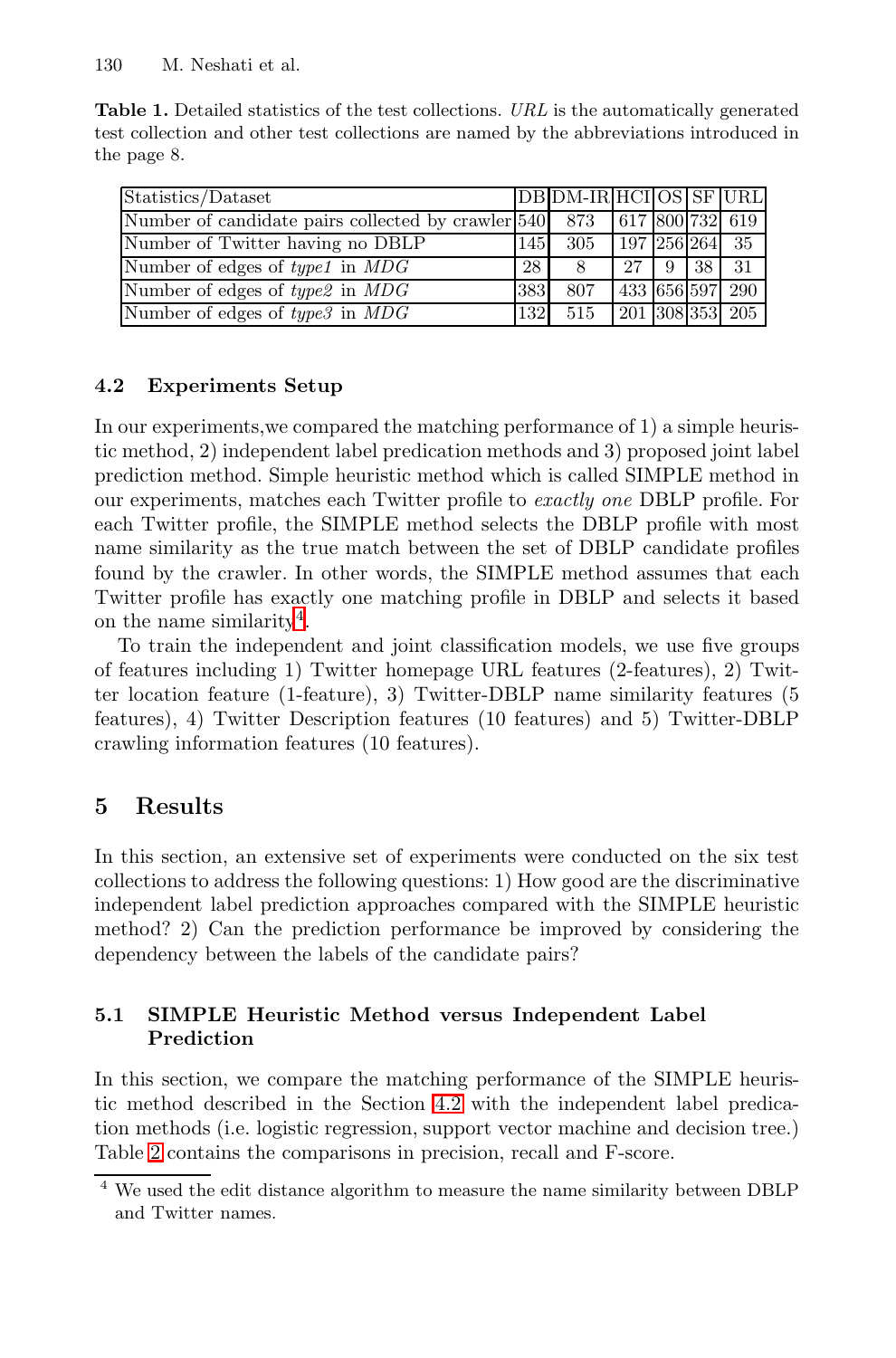**Table 2.** SIMPLE method versus independent label prediction. Comparisons are based precision(P), recall(R) and on  $F$ -measure(F).

| Collection/Method | Simple |   | Decision Tree |  |     | <b>SVM</b>                                                                            |             |     | LR. |  |     |                                                                                                 |
|-------------------|--------|---|---------------|--|-----|---------------------------------------------------------------------------------------|-------------|-----|-----|--|-----|-------------------------------------------------------------------------------------------------|
| Measure           |        | R | ıF            |  | IR. |                                                                                       | $\mathbf P$ | IR. |     |  | IR. |                                                                                                 |
| <b>DB</b>         |        |   |               |  |     |                                                                                       |             |     |     |  |     | $0.46010.94410.61910.87910.69310.77510.82610.74310.78210.89110.73210.804$                       |
| $DM-IR$           |        |   |               |  |     |                                                                                       |             |     |     |  |     | $0.2420.9080.3820.6930.6740.68300.6520.7300.6890.6710.7520$                                     |
| <b>HCI</b>        |        |   |               |  |     | $[0.420] 0.875] 0.569] 0.650] 0.620] 0.635] 0.680] 0.590] 0.632] 0.760] 0.615] 0.678$ |             |     |     |  |     |                                                                                                 |
| <b>OS</b>         |        |   |               |  |     |                                                                                       |             |     |     |  |     | $0.321$ $0.899$ $0.474$ $0.780$ $0.754$ $0.767$ $0.768$ $0.760$ $0.764$ $0.802$ $0.749$ $0.775$ |
| SF                |        |   |               |  |     | $0.2610.9020.4050.7150.6990.7070.6990.6990.6990.7260.7370.731$                        |             |     |     |  |     |                                                                                                 |
| URL               |        |   |               |  |     | $[0.763] 0.826] 0.794] 0.802] 0.802] 0.802] 0.811] 0.768] 0.789] 0.786] 0.783] 0.785$ |             |     |     |  |     |                                                                                                 |

We can see that all the independent classification methods improve upon the SIMPLE approach and usually LR, SVM and Decision Tree have almost the same performance. The SIMPLE method has almost the same behavior on all test collections except for two cases. Its F-score on the DM-IR collection is very low and on the *URL* test collection is very high. It may come from the ambiguity level of these test collections. As mentioned in Section 4.1, the DM-IR collection is the most ambiguous and the *URL* collection is the least ambiguous collection among other collections. Therefore, it seems that matching problem is easier to solve for the *URL* collection in comparison with other collections. In contrast, independent classification methods have almost the same performance on all test collections. On the other hand, the SIMPLE method usually has large recall in comparison with the independent classification methods, but it has very low precision (except for *URL* test collection). The high recall property of the SIMPLE method can be explained by the fact that people usually use very similar names in Twitter and DBLP networks. Therefore, if multiple DBLP candidates exist for a given Twitter profile, the most likely DBLP profile for matching will be the one with the most similar name to that Twitter name (exactly the same heuristic is used by the SIMPLE method). In contrast, the SIMPLE method has very low precision, which means that it is not able to recognize non-matching pairs that have very similar names. The independent classification methods can improve the F-score by enhancing the precision score, but these methods decrease the recall score substantially. It means that these methods tend to select only candidate pairs with very similar names as true matches. As a result, these methods [mis](#page-10-0)s a lots of true matching pairs (i.e. low recall).

#### **5.2 Independent versus Joint Label Prediction**

In this experiment, we compare the matching performance of the logistic regression method (as an independent label prediction model) with the joint label prediction method trained on the dependency *type 1*, *type 2*, *type 3* and the combination of them. Table 3 contains the comparisons in F-score. In this table, CRF-1, CRF-2 and CRF-3 indicate the joint label prediction method for the *MDG* graph that has only edges of *type 1*, *type 2* and *type 3* respectively.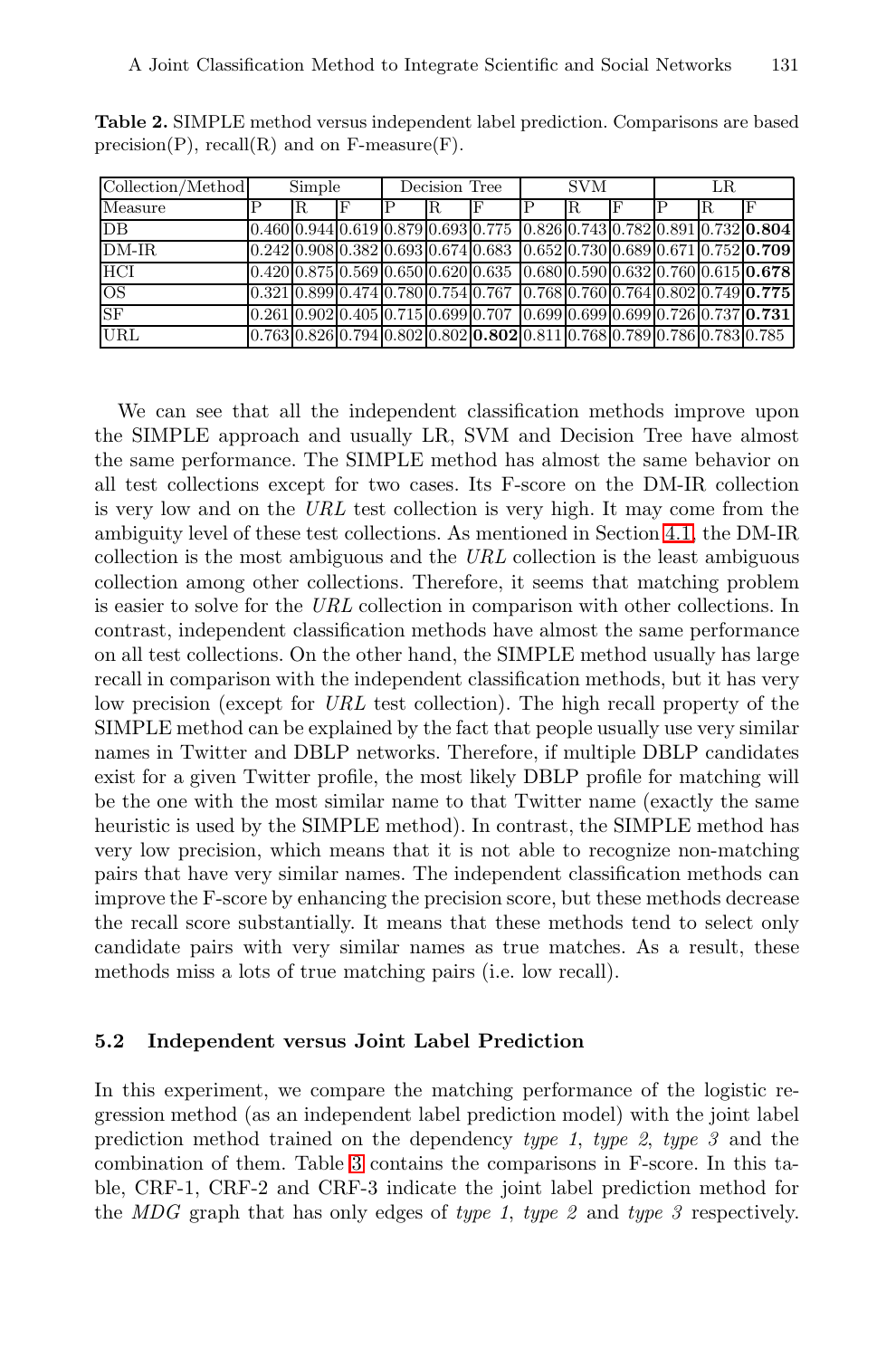<span id="page-10-0"></span>CRF-123 indicates the joint label prediction method for the *MDG* graph with all mentioned dependency types.

| Collection/Method LR CRF-1CRF-2CRF-3CRF-123 |  |                                           |                                                                           |
|---------------------------------------------|--|-------------------------------------------|---------------------------------------------------------------------------|
| DB                                          |  |                                           | $[0.804]$ $[0.842]$ $[0.846*]$ $[0.817]$ $[0.861*$                        |
| $DM-IR$                                     |  |                                           | $[0.709]$ $0.710$ $[0.760*]$ $0.718$ $[0.774*]$                           |
| HCI                                         |  | $0.678$ 0.692 0.732* 0.682                | $0.736*$                                                                  |
| OS                                          |  |                                           | $\left 0.775\right 0.763$ $\left 0.783\right 0.752$ $\left 0.797*\right $ |
| SF                                          |  | $0.731 \mid 0.739 \mid 0.793* \mid 0.751$ | $0.812*$                                                                  |
| URL                                         |  |                                           | $0.785$ 0.796 0.871* 0.785 0.891*                                         |

**Table 3.** Independent versus joint label prediction. Comparisons are based on Fmeasure. The \* symbol indicates statistical significance at 0.9 confidence interval.

Table 3 shows that the method CRF-2 substantially improves the F-score in all test collections in comparison with the logistic regression method. Inspired from the SIMPLE method, CRF-2 only selects the most probable DBLP candidate for each Twitter profile as a true match, but using discriminative features it also prevents from many false negatives. In other words, this method improves the recall score but retains the precision in the same level in comparison with logistic regression. In fact, CRF-2 brings together the advantages of the SIMPLE method (i.e. high recall) and the logistic regression method (i.e. high precision). The average improvement of F-score using CRF-2 is 6.8% for all test collections in comparison with logistic regression. According to this experiment, CRF-3 improves the F-score 0.6% on average and CRF-1 can improve it up to 1.3% on average. Specifically, CRF-1 improves the precision on all the collections, but in two cases, slightly reduces the recall score (i.e. the DM-IR and the OS collections). CRF-123 considers all the dependency types in the *MDG* graph to predict the label of each candidate pair. In all the test collections, CRF-123 improves the precision and recall scores in comparison with logistic regression method, and it also has the best performance in F-score in comparison with other methods in all collections. The improvement of F-score using CRF-123 is 8.7% averaged on all the test collections in comparison with logistic regression.

## **6 Conclusions and Future Work**

In this paper, we designed a focused crawler to collect high probable matching profile pairs in the DBLP and the Twitter networks. The network integration problem is then reduced to finding true matching pairs among these collected candidate pairs. We introduced a joint label predication method to predict the label of candidate pairs simultaneously. Our experiments indicate that the joint label prediction method can improve the F-score of matching up to 8.7% in comparison with the independent classification methods.